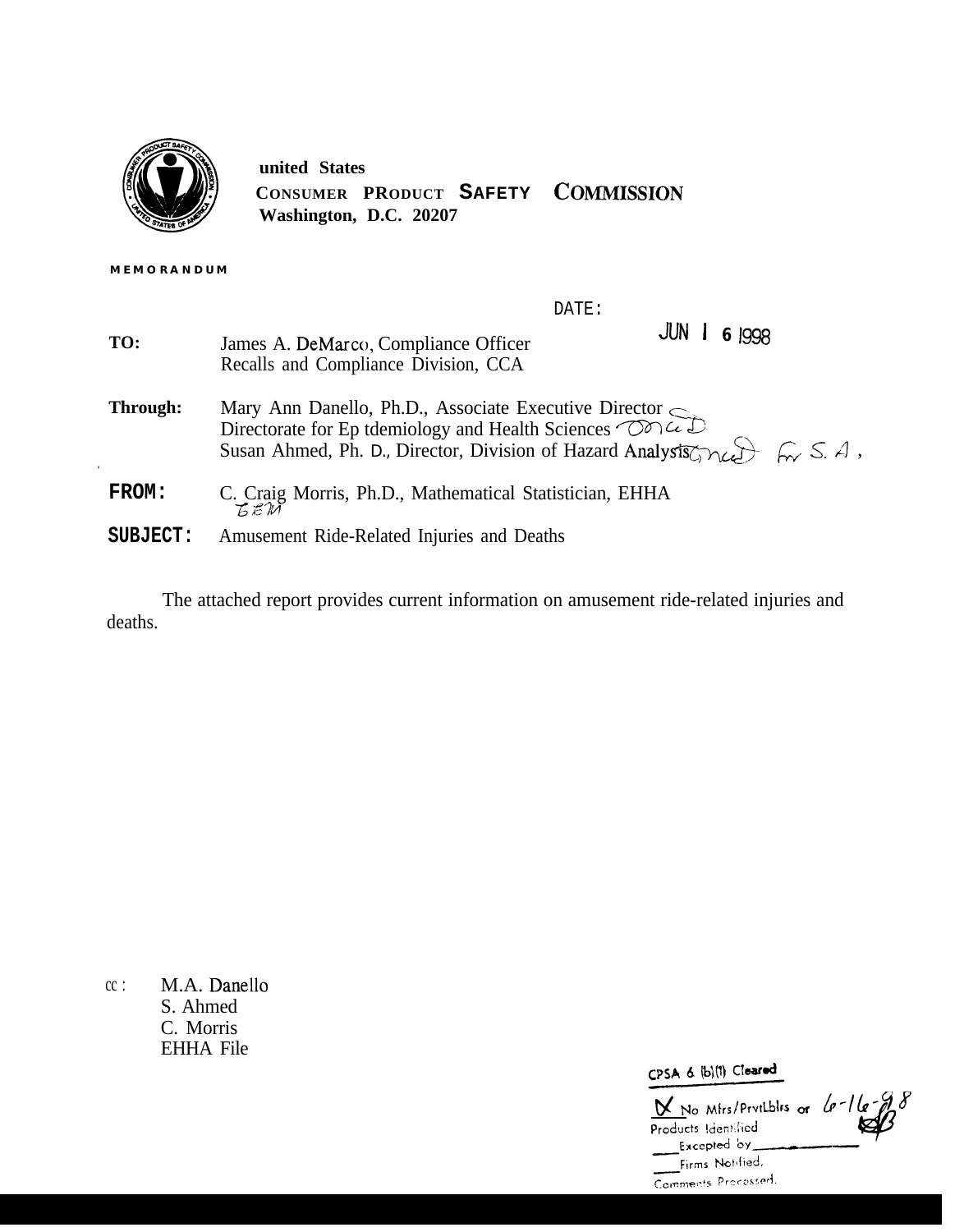

# **Amusement Ride-Related Injuries and Deaths**

June 1998

C. Craig Morris, Ph.D. U.S. Consumer Product Safety Commission Directorate for Epidemiology and Health Sciences Division of Hazard Analysis 4330 East West Highway Bethesda, MD 208 14

CPSA & (b)(1) Cleared

No Mfrs/PrvtLblrs 9 Products Identified **Executes International Conducts**<br>Products Identified<br>Excepted by Firms Notified, Comments Processed.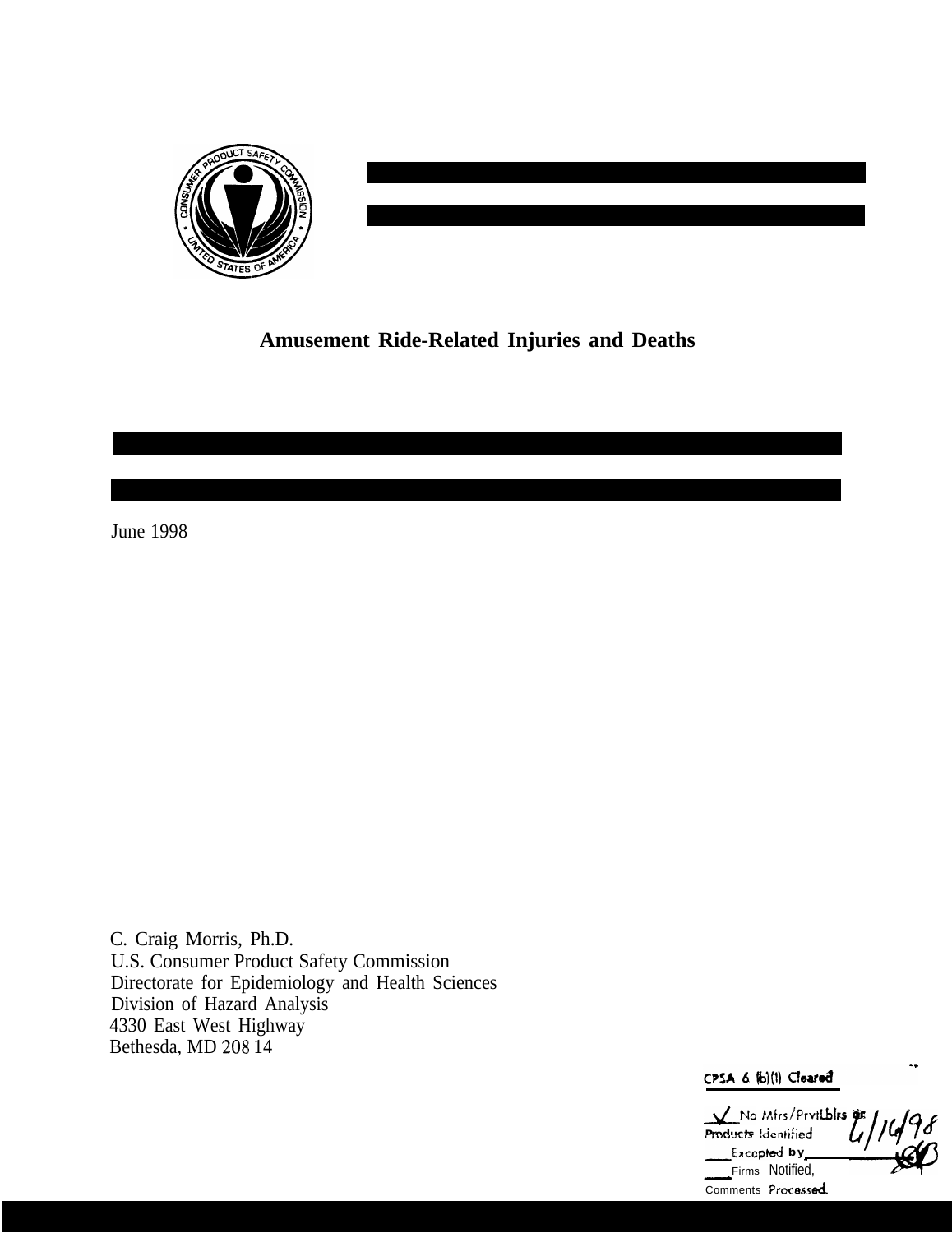## **Executive Summary**

This report describes amusement ride-related fatalities and hospital emergency roomtreated injuries . Injury data are presented for calendar years 1994 through 1997. Fatality data are presented1 for the period from 1 January 1987 through 1 June 1998.

- An estimated 8,700 hospital emergency room-treated injuries occurred in 199'7, with about 2,200 involving mobile rides, 4,600 involving fixed rides, and 1,900 involving rides of unknown mobility status.
- An estimated 3.6% of injuries in 1997 resulted in hospitalization. This compares to an overall hospitalization rate, across all products in NEISS, of about 4% in recent years.
- $\bullet$ The number of amusement ride-related *non-occupational* fatal incidents from 1.987 through 1997 was an estimated 42 (95 % confidence interval  $=$  35 to 50), for an estimated average of 3.8 fatal incidents each year during that 11 -year period.
- The number of amusement ride-related *occupational* fatal incidents from 1987 through  $\bullet$ 1997 was an estimated 4'7 (95 % confidence interval = 33 to SO), for an estimated average of 4.3 fatal incidents each year during that 11 -year period.
- A hazard sketch summar izing CPSC investigations of amusement ride incidents from 1990 to 18 May 1998 revealed mechanical failure as the most frequent cause of an incident in those cases.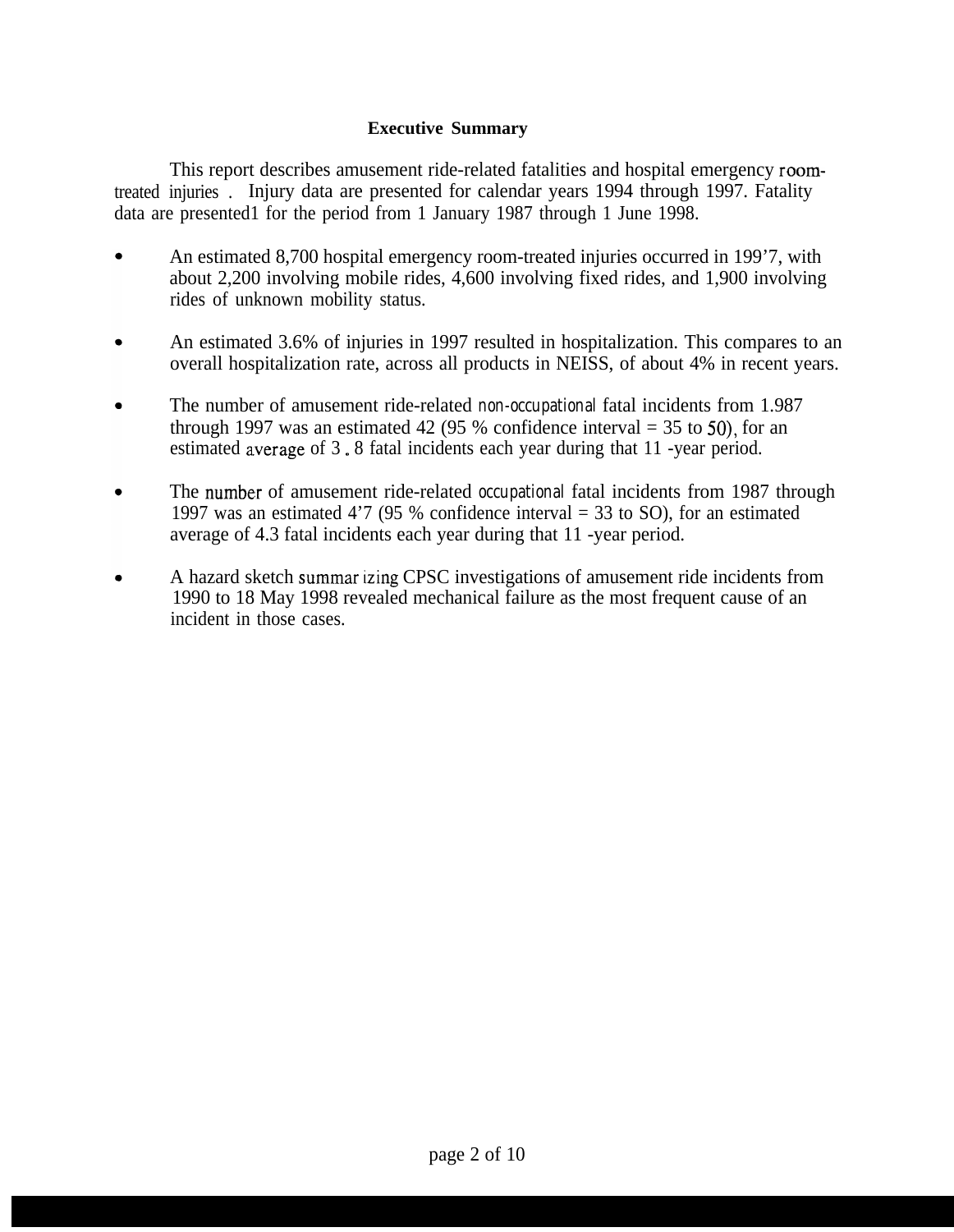## **Table of Contents**

| <b>Executive Summary</b>                                         | Page |
|------------------------------------------------------------------|------|
| Introduction and Definition of Amusement Rides                   | 4    |
| Amusement Ride-Related Injuries Reported in NEISS                | 4    |
| Amusement Ride-Related Fatalities Reported in DTHS and IPII      | 6    |
| Hazard Patterns Associated with Amusement Ride-Related Incidents | 8    |
| Conclusion                                                       | 9    |
| Appendix A                                                       | 10   |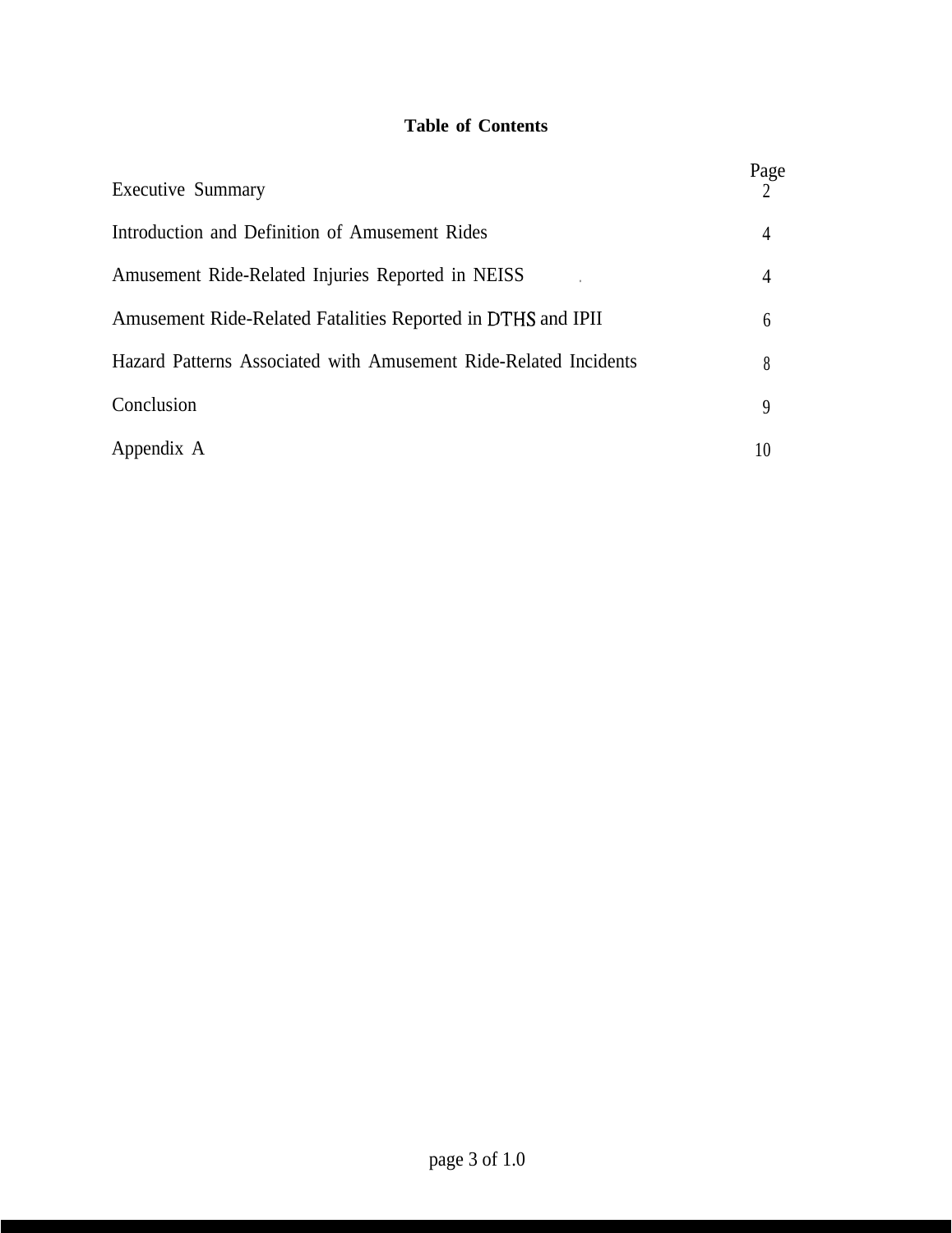#### **Amusement Ride-Related Iqjuries and Deaths**

This report describes amusement ride-related fatalities and hospital emergency roomtreated injuries . Injury data are presented for calendar years 1994 through 1997, and fatality data are presented for the period from 1 January 1987 through 1 June 1998. A hazard sketch is also presented summarizing CPSC investigations of reported amusement ride incidents from 1990 to 18 May 1998. This report replaces previous Division of Hazard Analysis reports summarizing amusement ride incidents.  $1.2$ 

#### *Definition of Amusement Rides*

Section 3(a)(l) of the Consumer Product Safety Act defines an *amusement ride* as:

. ..any mechanical device which carries or conveys passengers along, around, or over a fixed or restricted route within a defined area for the purpose of giving its passengers amusement, which is customarily controlled or directed by an individual who is employed for that purpose and who is not a consumer with respect to that device, and which is not permanently fixed to a site.

Although fixed-site rides are not included in Section  $3(a)(1)$ , incidents involving both mobile and fixed-site rides are included in the following analyses for comparison.

#### **Amusement Ride-Related Injuries Reported in NEISS**

Hospital emergency room data on non-occupational amusement ride-related injuries were obtained from the Consumer Product Safety Commission's (CPSC's) National Electronic Injury Surveillance System (NEISS) as follows. First, all records containing product code 1293 for the given calendar year were identified. Next, descriptive comments in the identified records were screened to eliminate injuries involving coin-operated rides or free-play attractions often found at restaurants or shopping centers, alpine and water slide amusements, wave machines, "moon walks, " mechanical bulls, and playground equipment. Based on the descriptive comments, inscope incidents were classified *t)y mobility* (mobile, fixed, or unknown). **Table 1** gives results for calendar years 1994 through 1997. An estimated 8,700 hospital emergency room-treated injuries occurred in 1997, with about  $2,200$  involving mobile rides,  $4,600$  involving fixed rides, and 1,900 involving rides of unknown mobility status. Only an estimated 3.6 % of injuries in 1997 resulted in hospitalization. This rate compares to an overall hospitalization rate, across all products in NEISS, of about 4  $\%$  in recent years. Injury estimates for the years 1994, 1995, and 1996 have been adjusted to correct for a slight deterioration of the sampling frame between

<sup>&</sup>lt;sup>1</sup> Cassidy, *S., Deaths and Injuries Associated with Amusement Rides, 21 May 1996.* 

<sup>2</sup> Morris, *CC. Amusement Ride-Related Injuries and Deaths, 10* Ott 1997.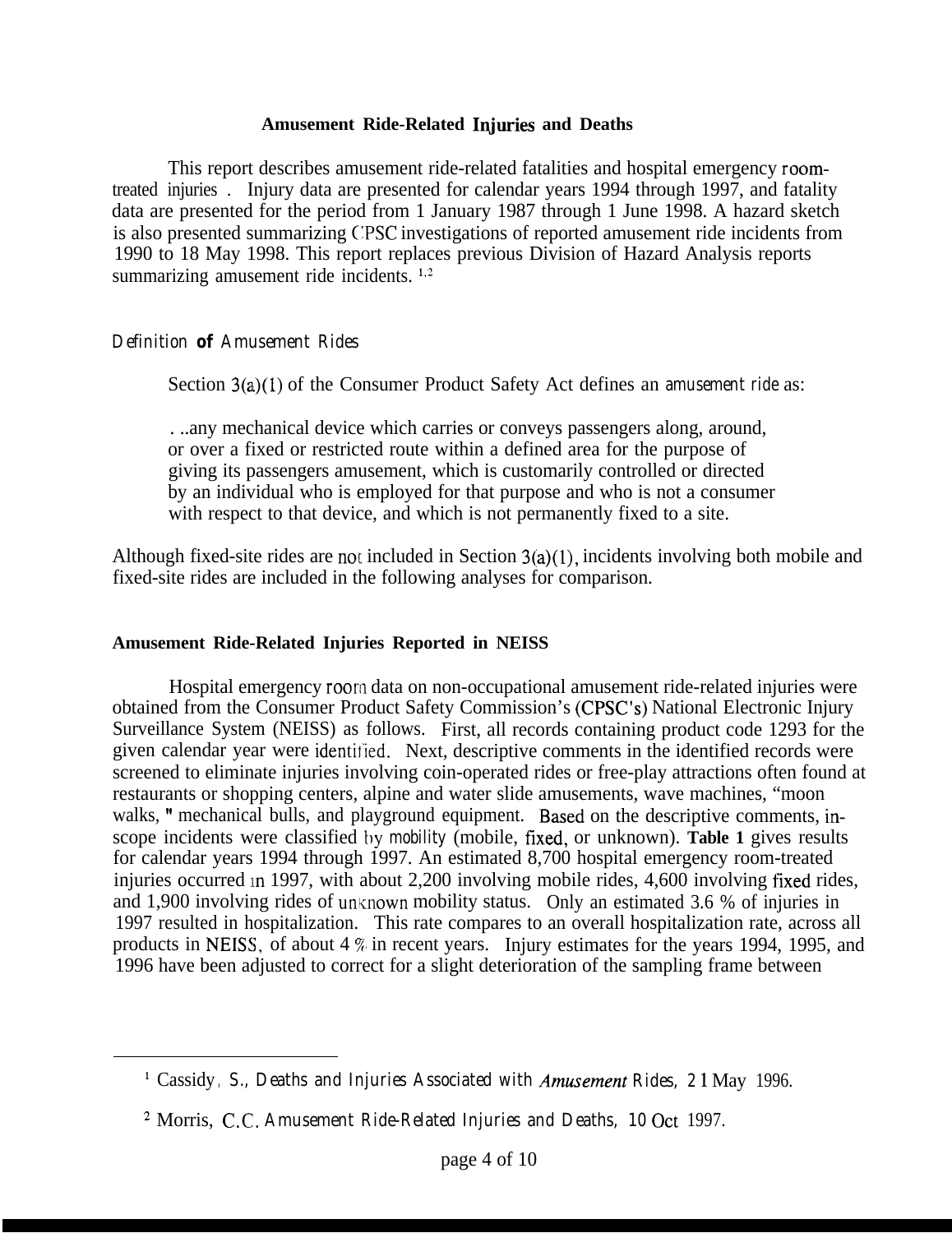updates revealed in the 1997 update of the NEISS sampling frame and sample of hospitals.<sup>3</sup> The margin of error of the total estimates in Table 1, based on the 95 % confidence interval and generalized relative sampling error estimate, is 2,000 for 1994, 2,100 for 1995, 2,200 for 1996. and 2,300 for 1 997.<sup>4</sup> For example, the 95 % confidence interval for the total 1997 estimate of 8,700 injuries is  $8,700 \pm 2,300 = 6,400$  to 11,000, the 95 % confidence interval for the 1996 estimate of 8,500 injuries is  $8,500 \pm 2,200 = 6,300$  to 10,700, and so on.

#### **Table 1**

Estimated Non-Occupational Afnusement Ride Injuries by Year and Mobility of Ride

| Year                 | Fixed          |                | Mobile Unknown | Total          |
|----------------------|----------------|----------------|----------------|----------------|
| 1997<br>1996<br>1995 | 4,600<br>4.300 | 2,200<br>3,000 | 1,900<br>1,200 | 8,700<br>8,600 |
| 1994                 |                |                |                | 7,700<br>7,400 |

Note: Details may not sum to totals due to rounding; 1994 and 1995 data were not broken down into Fixed, Mobile, and Unknown mobility categories.

Source: U. S . Consumer Product Safety Commission.

<sup>&</sup>lt;sup>3</sup> Specifically, each estimate prior to 1997 was multiplied by an adjustment factor. The factor was 1.0264 for 1994 and 1.0293 for both 1995 and 1996.

<sup>&</sup>lt;sup>4</sup> National Electronic Injury Surveillance System (NEISS) Estimated Generalized Relative *Sampling Errors,* Kessler, E. and Schroeder, T., CPSC, 1997. The authors give forrnulas for the generalized relative sampling error and an associated 95 % confidence interval defined as  $E \pm M$ , where *E* is the NEISS estimate,  $M = 1.96 E/(1.70282 \text{ LN}(E) - 7.94958)$ , and LN(*E*) is the natural log of the estimate E.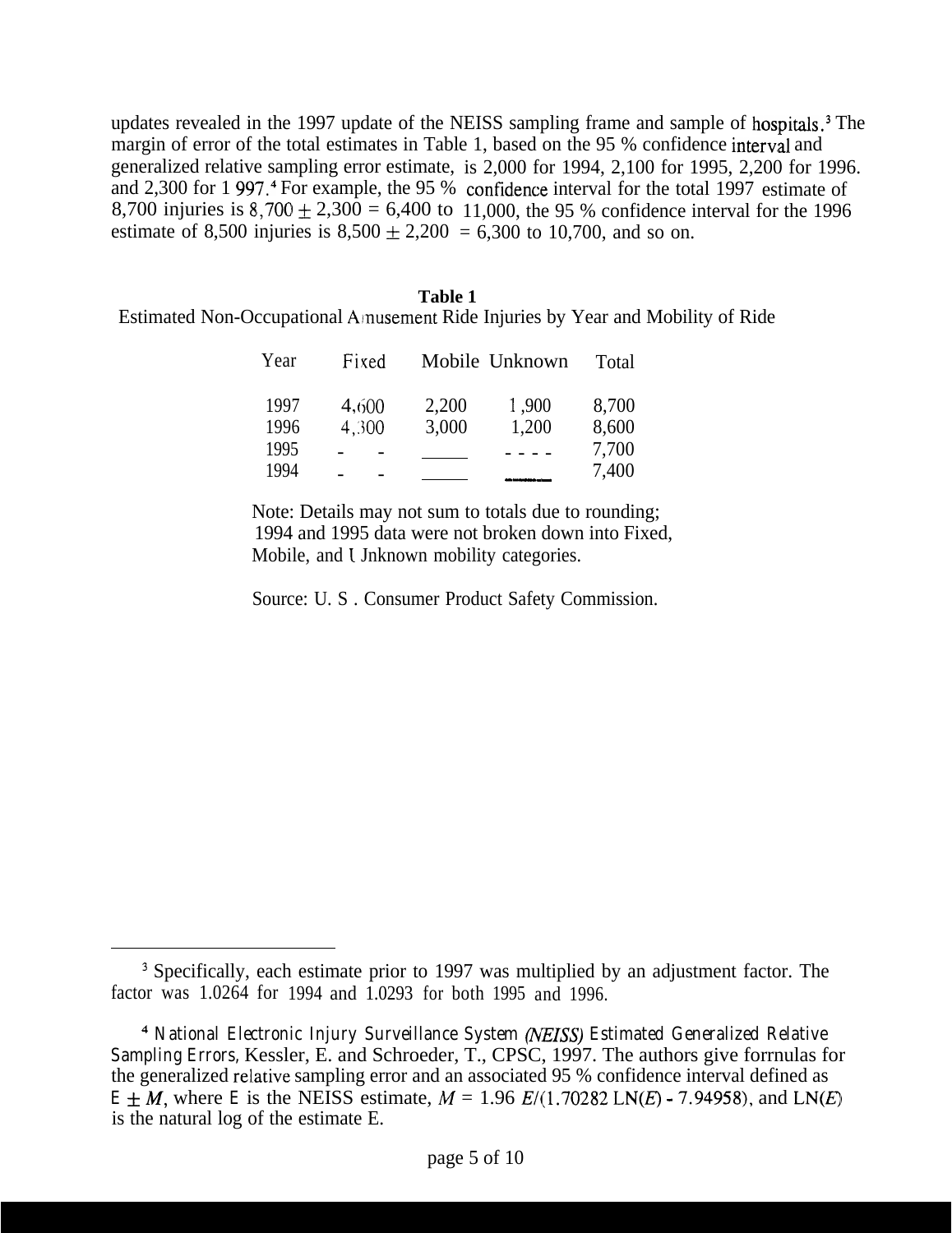#### **Amusement Ride-Related Fatalities Reported in DTHS and IPII**

CPSC's death certificates (DTHS), injury or potential injury incidents (IPII), and National Electronic Injury Surveillance System (NETSS) files were searched for records of fatal incidents involving amusernent rides from 1 January 1987 through 1 June 1998. Incidents were excluded if they involved any of the following: bungee jumping, coin-operated rides or free-play attractions such as found at restaurants or shopping centers, alpine and water slide amusements, water wave machines, " moon walks, " mechanical bulls, or playground equipment. In addition, non-occupational incidents were distinguished from occupational incidents. Non-occupational incidents involved non-employee victims injured while on, in, or around an in-scope amusement ride ; occupational incidents involved employees injured. while setting up, repairing, testing, or operating amusement ride equipment.

NEISS files recorded no amusement ride-related fatalities of any type from 1 January 1987 through 1 June 1998, but DTHS and IPII files recorded 28 occupational fatal incidents, 36 non-occupational fatal incidents, and 2 of unknown occupational status; each incident involved a single fatality . These counts are not derived from probability samples and do not account for all incidents. Capture-recapture analyses treating the DTHS and IPII files as independent samples were used to estimate the total number of occupational and nonoccupational amusement ride-related fatalities over the 1 l-year period from 1987 through 1997. The margin of error for a 95 % confidence interval was also computed for each estimate. The total number of amusement ride-related occupational fatal incidents from 1987 through 1997 was an estimated 47 (95 % confidence interval  $=$  33 to 50), for an annual average of 4.3. The total number of amusement ride-related non-occupational fatal incidents from 1987 through 1997 was an estimated 42 (95 % confidence interval  $=$  35 to 50), for an annual average of 3.8.

Non-occupational fatal incidents were classified by *location* (state), *mobility* of the ride, and *type* of ride. *Mobility* refers to *fixed* rides as in amusement parks, *mobile* rides as in carnivals or fairs, or rides of *unknown* fixed or mobile status. The number of reported fatal amusement ride incidents i:; given below by mobility and **year (Table 2),** type **(Table 3),** and state (Table 4). The 36 incidents included  $2\ 1$  *fixed* ride-related incidents (58.3 %), 7 *mobile* ride-related incidents (15.4 %), and 8 incidents involving an *unknown* mobile- versus fixed-ride site (22.2 %). Both incidents with unknown occupational status involved fixed rides. **Appendix A** lists the 36 documented non-occupational fatality cases.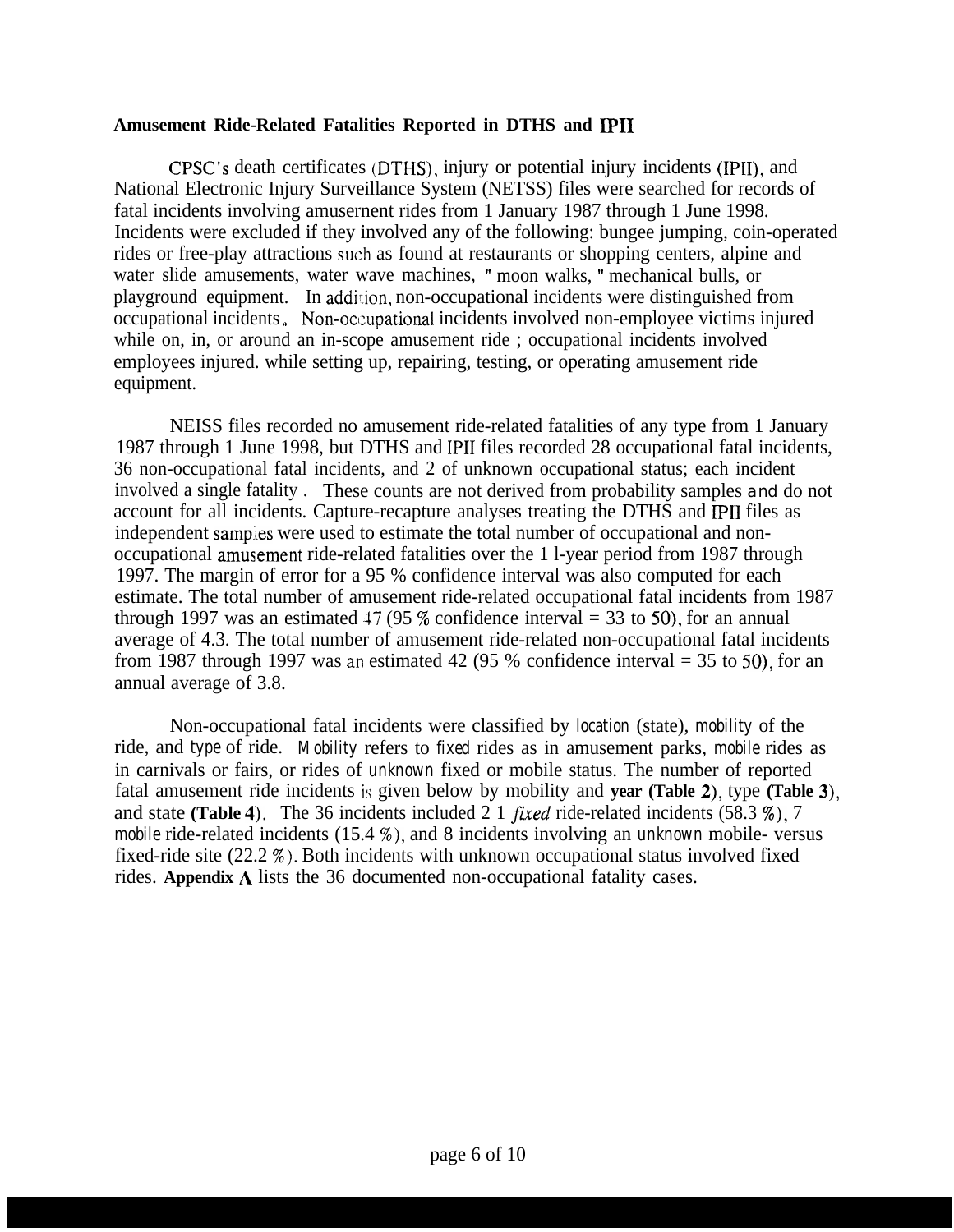## **Table 2** Non-Occupational Fatal Amusement Ride-Related Incidents by Year and Mobility of Ride

| Year  | Fixed          |   | Mobile Unknown | Total          |
|-------|----------------|---|----------------|----------------|
| 1998  |                |   |                |                |
| 1997  | 2              |   |                | 3              |
| 1996  | $\overline{2}$ |   |                | 3              |
| 1995  | 2              |   |                | $\mathfrak{Z}$ |
| 1994  | $\overline{c}$ |   |                | $\overline{2}$ |
| 1993  |                |   | 2              | 4              |
| 1992  |                | 2 |                | $\overline{2}$ |
| 1991  | 3              |   |                | 3              |
| 1990  |                |   |                |                |
| 1989  | 3              |   |                | 3              |
| 1988  | $\overline{2}$ |   |                |                |
| 1987  | 4              |   |                | 5              |
| Total | 21             |   | 8              | 36             |

Source: U.S. Consumer Product Safety Commission.

# **Table 3**

# Non-Occupational Fatal Amusement Ride-Related Incidents from 1987 to 1998 by 'Type and Mobility of Ride

| Type of Ride        | Fixed | Mobile Unknown | Total |
|---------------------|-------|----------------|-------|
| Bumper Boat (Water) |       |                |       |
| Capsule             |       |                |       |
| Ferris Wheel        |       |                |       |
| Log (Water) Ride    |       |                |       |
| Roller Coaster      |       |                |       |
| Sleigh Ride         |       |                |       |
| Train               |       |                |       |
| Whirling Ride       | 2     |                |       |
| Unknown             |       |                |       |
| Total               |       |                |       |

Source: U.S. Consumer Product Safety Commission.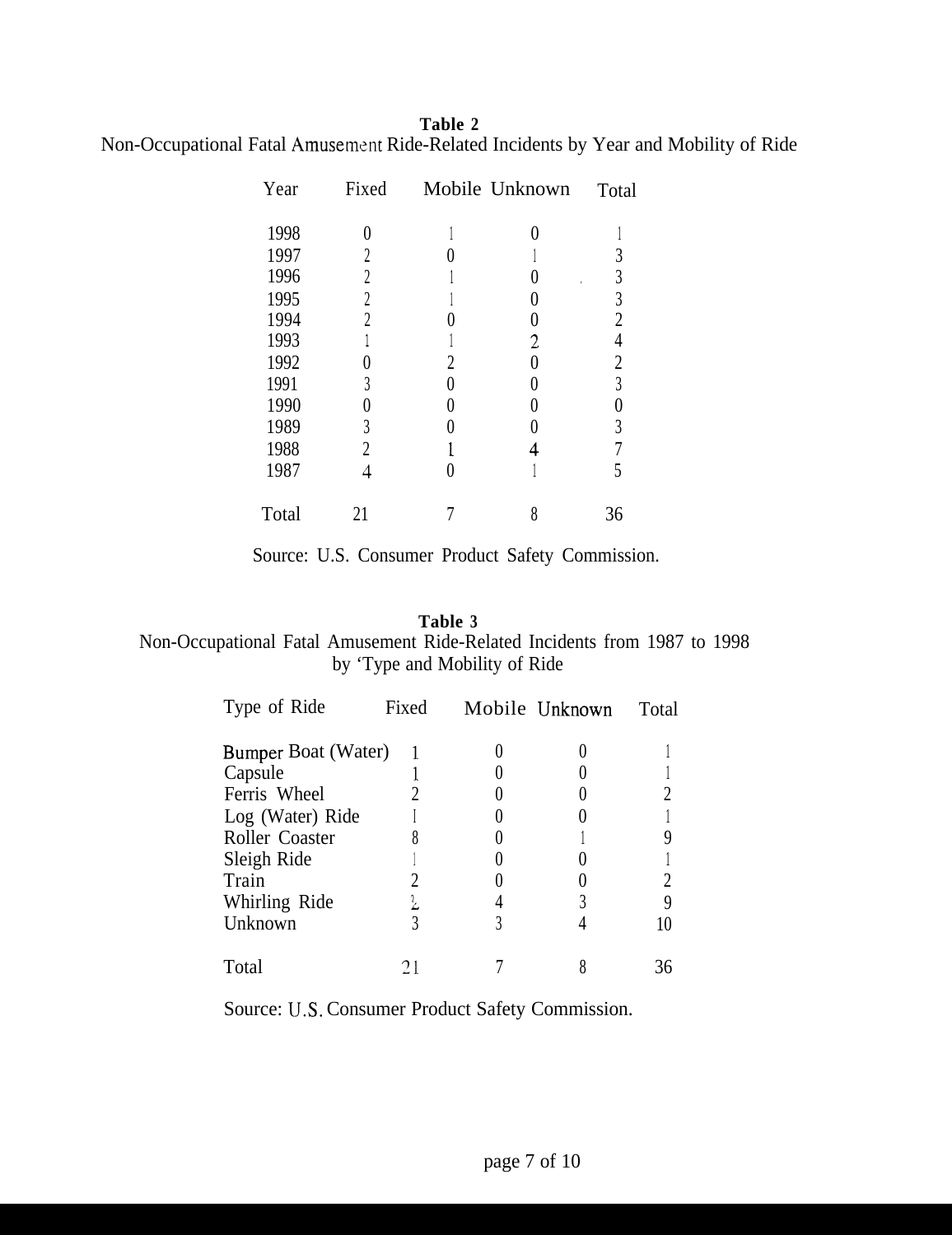**Table 4**

Non-Occupational Fatal Amusement R:de-Related Incidents from 1987 to 1998 by State and Mobility

| <b>State</b>   | F xed            |                  | Mobile Unknown   | Total          |
|----------------|------------------|------------------|------------------|----------------|
| CA             |                  | $\boldsymbol{0}$ | 0                |                |
| <b>CT</b>      |                  | $\bf{0}$         | $\boldsymbol{0}$ | 1              |
| FL             | 0                | $\boldsymbol{2}$ | $\overline{c}$   | $\overline{4}$ |
| GA             | 0                | $\boldsymbol{0}$ | $\mathbf{1}$     | 1              |
| IA             | $\pmb{0}$        | $\boldsymbol{0}$ | $\mathbf{1}$     | 1              |
| IL             |                  | l                | 0                | $\overline{2}$ |
| IN             | 1                | 0                | 0                | $\mathbb{I}$   |
| MA             |                  | $\bf{0}$         | 0                |                |
| MD             | 0                | $\boldsymbol{0}$ | $\mathbf 1$      |                |
| M <sub>O</sub> |                  | $\boldsymbol{0}$ | $\overline{0}$   | 1              |
| <b>NE</b>      | 1                | 0                | $\mathbf 0$      | 1              |
| NJ             | 3                | $\bf{0}$         | $\boldsymbol{0}$ | 3              |
| <b>NM</b>      | $\theta$         | l                | $\boldsymbol{0}$ |                |
| <b>NV</b>      | 1                | 0                | $\mathbf 0$      | $\mathbb{I}$   |
| <b>NY</b>      | $\mathfrak{Z}$   | l                | $\overline{0}$   | 4              |
| <b>OH</b>      | $\mathbf{1}$     | 0                | 1                | $\overline{c}$ |
| 0K             | $\boldsymbol{0}$ | 0                | 1                | $\mathbbm{1}$  |
| PA             | $\mathbf{1}$     | 0                | 0                | $\mathbb{I}$   |
| SC             | $\boldsymbol{2}$ | $\boldsymbol{0}$ | $\overline{0}$   | $\overline{c}$ |
| <b>TN</b>      | $\boldsymbol{0}$ | $\boldsymbol{0}$ | $\mathbf{1}$     | $\mathbf{1}$   |
| <b>TX</b>      | $\mathbf{1}$     | $\boldsymbol{2}$ | 0                | $\mathfrak{Z}$ |
| UT             | $\overline{2}$   | $\pmb{0}$        | $\overline{0}$   | $\overline{2}$ |
| Total          | $\mathbf 1$<br>2 | 7                | 8                | 36             |

Source: U.S. Consumer Product Safety Commission.

#### **Hazard Patterns Associated with Amusement Ride-Related Incidents**

In-depth investigation (INDP) reports by CPSC staff from 1990 to date **were** reviewed to analyze hazard patterns associated with amusement ride-related incidents. Each of 65 in-scope investigated incidents was classified according to whether it was primarily the result of *consumer behavior* (of victim or other consumer), *operator behavior* (owner, actual ride operator, or other ride-related employee), *mechanical failure*, *design limitation* (problem inherent in design), or *unknown source.* Several incidents were classified as combinations of two causes (e.g. ., mechanical failure and operator behavior, such as when the operator abruptly stopped a ride upon hearing an unusual "thumping" sound due to a bent rail). **Table** 5 summarizes the results. Consumer behaviors included alcohol intoxication, intentionally rocking cars, standing up, defeating safety restraints, sitting improperly (e.g., sideways or with feet above lap bar), holding a child above the safety restraint, or intentionally restarting the ride while passengers were disembarking. Operator behaviors included stepping in front of the ride or being inadvertently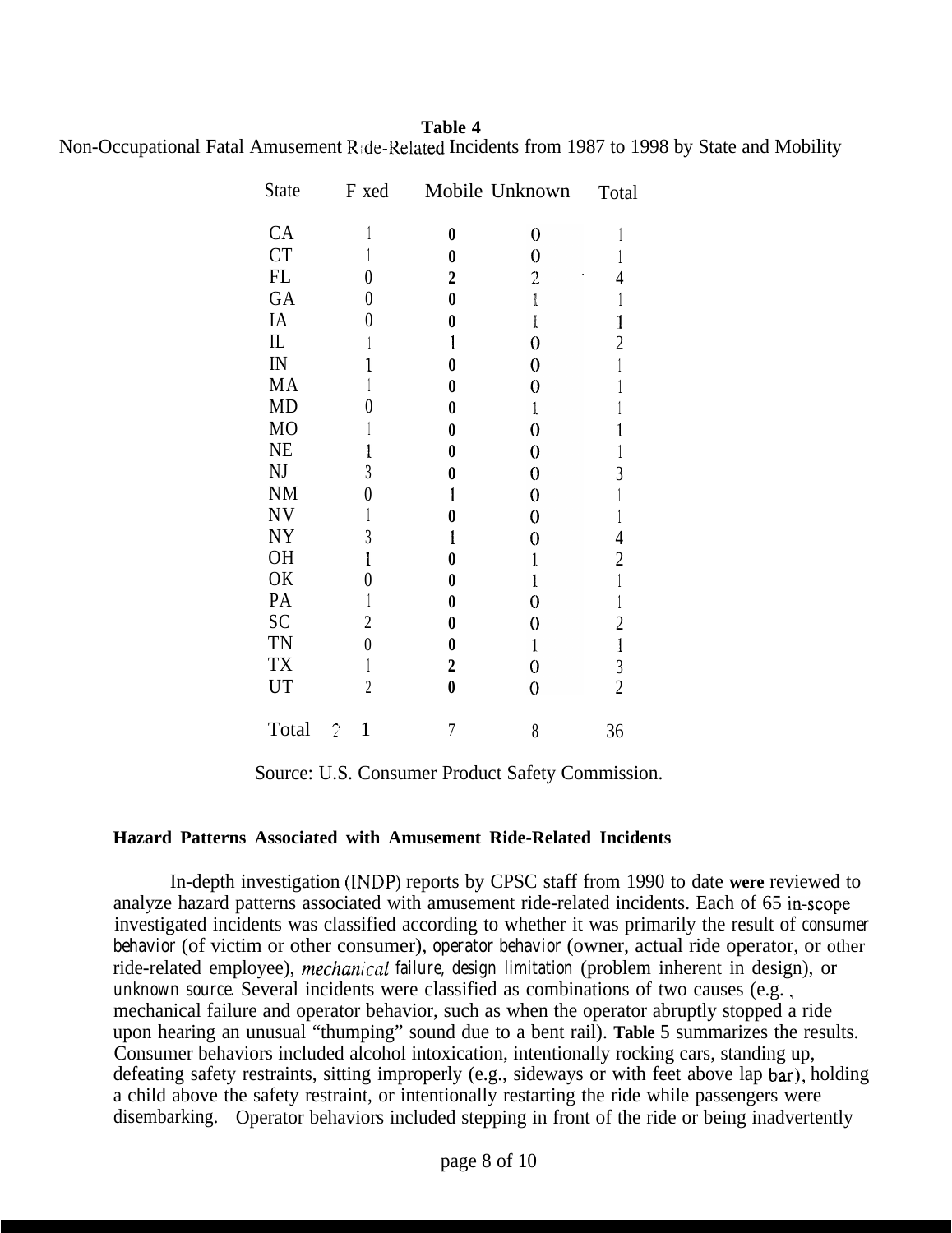caught in the machinery, abruptly stopping the ride, improperly securing safety restraints, improperly assembling or maintaining the ride, and defeating safety equipment such as brakes and automatic overheat cutoff switches. Mechanical failures involved such problems as missing safety pins, broken welds or structural components, exposed electrical wires, broken drive chains, malfunctioning lap bars or other safety restraints, failure to shutoff, improper detachment of cars, and detachment of structural components. The design limitation classification was applied to a handpowered ride called the "Spaceball" in which the occupant is spun extremely rapidly. Five reports of eye hemorrhage, and one report of retinal tear and possible cerebral edema, were associated with this ride. In the latter case, the victim reported that the operator spun him longer a.nd more vigorously than usual.

| Table 5                                                       |  |
|---------------------------------------------------------------|--|
| Number of Investigated Incidents by Primary Cause of Incident |  |

| Primary Cause           | Number |
|-------------------------|--------|
| Consumer Behavior (CB)  |        |
| Operator Behavior (OB)  |        |
| Mechanical Failure (MF) | 34     |
| Design Limitation (DL)  |        |
| CB/MF                   |        |
| CB/OB                   |        |
| MF/OB                   |        |
| OB/DL                   |        |
| Unknown                 | 3      |
| Total                   | 65     |

Source: U. S . Consumer Product Safety Commission.

## **Conclusion**

Amusement ride-related fatalities and hospital emergency room-treated injuries were described. An estimated 8,700 hospital emergency room-treated injuries occurred in 1997, with about 2,200 involving mobile rides, 4,600 involving fixed rides, and 1,900 involving rides of unknown mobility status. Only an estimated 3.6 % of injuries resulted in hospitalization. This low rate compares favorably to the overall hospitalization rate (across all products in NEISS) of about 4 % percent for recent years. The number of amusement ride-related occupational fatal incidents from 1987 through 1997 was an estimated 47 (95 % confidence interval  $=$  33 to 50). for an estimated annual average of 4.3. The number of amusement ride-related nonoccupational fatal incidents from 1987 through 1997 was an estimated 42 (95 % confidence interval = 35 to 50), for an est mated annual average of 3.8. A. hazard sketch summarizing CPSC investigations of amusement ride incidents from 1990 to 18 May 1998 revealed mechanical failure: as the most frequent cause of an incident in those cases.